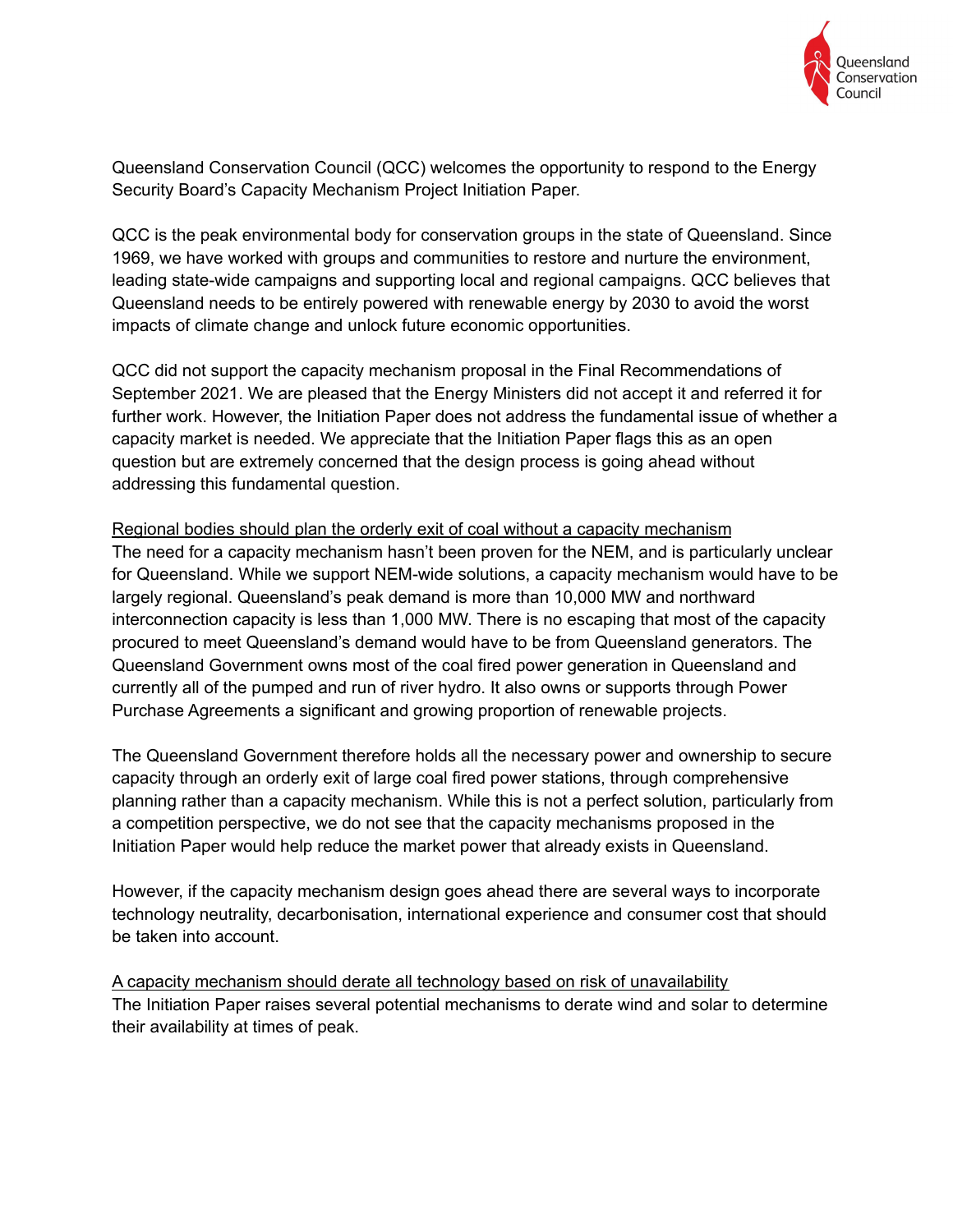

We are concerned that the Initiation Paper doesn't consider derating fossil fuel and hydro infrastructure to the same degree of detail. The incremental reduction of output from coal fired power stations at high temperatures is the only factor considered.

Recent events demonstrate that this is a significant oversight. Coal power outages have been behind both of the two activations of the Reliability and Emergency Reserve Target in Queensland in the last year. In May 2021, the sudden catastrophic failure of Callide C4 led to loss of supply for hundreds of thousands of customers. In February 2022, as Queensland sweltered through a heat wave, nearly 2 GW of coal and gas plant was offline, on top of Callide C4. Kogan Creek, Callide B2 and Swanbank E had been offline on unplanned outages for 2 - 6 weeks before the heatwave. Tarong 3 came offline as temperatures ramped mid afternoon at 3pm on 1 Feb. This is a forced outage rate of nearly 20% of Queensland's coal and gas at the critical time.

A capacity mechanism would also have to quantify the probable unavailability of hydro resources due to drought conditions.

We agree that a capacity mechanism should calculate the likely availability of wind, solar and battery resources but the same should be applied to increasingly unreliable coal and gas, as well as water dependent hydro.

## Cost impact for consumers needs to be prioritised

We are concerned that the affordability and cost to consumers of a capacity mechanism is not explicit in the proposed assessment criteria. Cost to consumers, defined more directly than allocation of risk, should be prioritised in the ESB's design assessment.

We believe the ESB Final Recommendations unduly presented positive interpretations of capacity markets around the world and this has not been corrected in the Initiation Paper. In fact heated debate continues over whether capacity markets provide value for money in many settings including:

- Western Australia where over procurement of capacity added \$116 million to consumers bills (over \$100/customer) in 2016/17<sup>1</sup>
- UK where the capacity market was taken to the European court for discrimination towards flexible Demand Side Response technologies and has failed to incentivise new dispatchable generation $2$
- PJM (Pennsylvania-New Jersey- Maryland) where a lawsuit over the cost of marginal capacity and capacity requirements has been going since  $2019<sup>3</sup>$

3

<sup>1</sup>https://www.wa.gov.au/sites/default/files/2019-08/Final-Recommendations-Report-Improving-Reserve-Capacity-prici ng-signals\_0.pdf

<sup>2</sup> https://energypost.eu/uk-capacity-market-review-reform-rethink/

https://www.spglobal.com/platts/en/market-insights/latest-news/natural-gas/070921-court-partially-remands-fercs-app roval-of-changes-to-pjm-capacity-market-curve